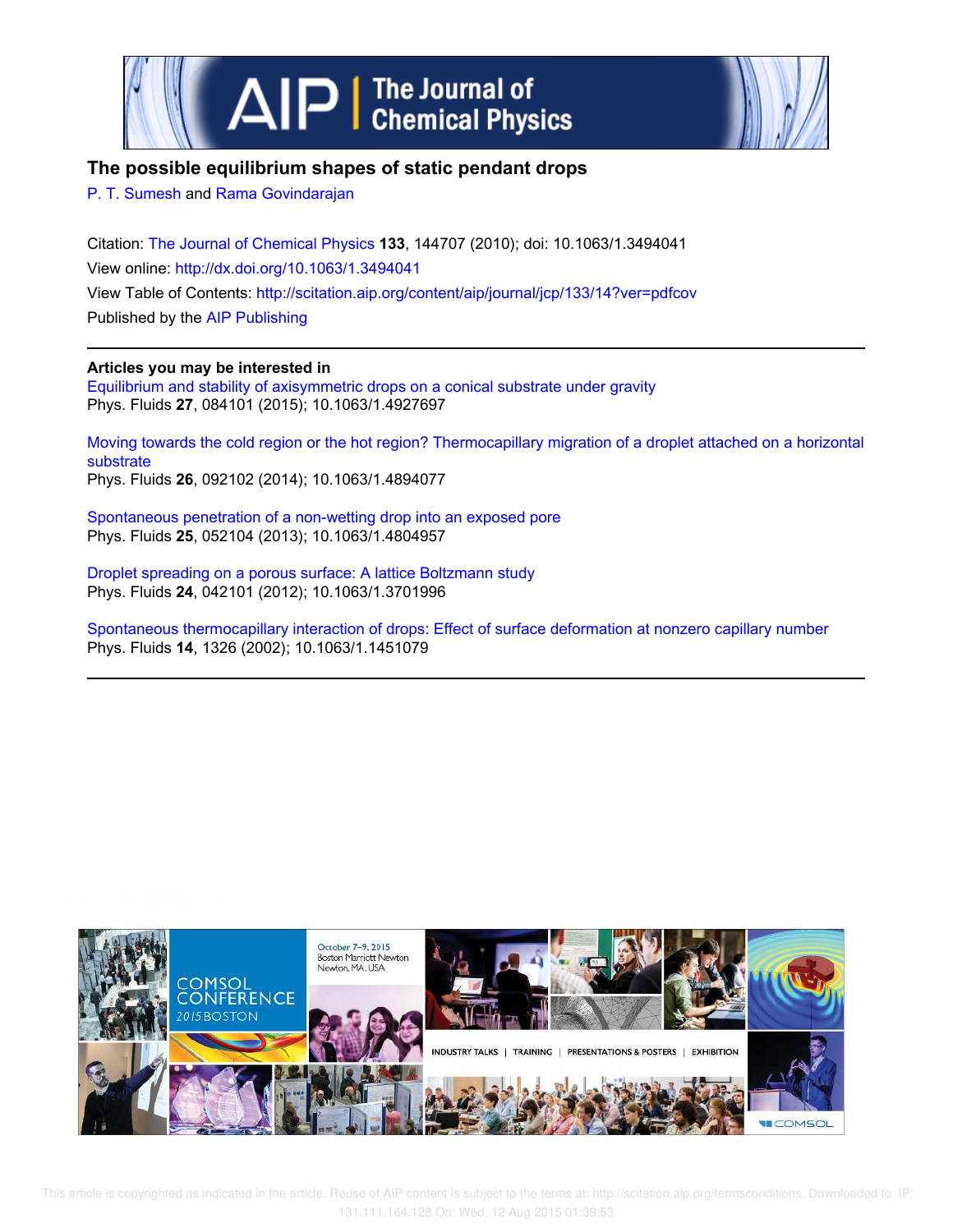# **The possible equilibrium shapes of static pendant drops**

P. T. Sumesh and Rama Govindarajan<sup>a)</sup>

*Engineering Mechanics Unit, Jawaharlal Nehru Centre for Advanced Scientific Research, Jakkur, Bangalore 560064, India*

(Received 6 May 2010; accepted 7 September 2010; published online 12 October 2010)

Analytical and numerical studies are carried out on the shapes of two-dimensional and axisymmetric pendant drops hanging under gravity from a solid surface. Drop shapes with both pinned and equilibrium contact angles are obtained naturally from a single boundary condition in the analytical energy optimization procedure. The numerical procedure also yields optimum energy shapes, satisfying Young's equation without the explicit imposition of a boundary condition at the plate. It is shown analytically that a static pendant two-dimensional drop can never be longer than 3.42 times the capillary length. A related finding is that a range of existing solutions for long two-dimensional drops correspond to unphysical drop shapes. Therefore, two-dimensional drops of small volume display only one static solution. In contrast, it is known that axisymmetric drops can display multiple solutions for a given volume. We demonstrate numerically that there is no limit to the height of multiple-lobed Kelvin drops, but the total volume is finite, with the volume of successive lobes forming a convergent series. The stability of such drops is in question, though. Drops of small volume can attain large heights. A bifurcation is found within the one-parameter space of Laplacian shapes, with a range of longer drops displaying a minimum in energy in the investigated space. Axisymmetric Kelvin drops exhibit an infinite number of bifurcations. © *2010 American Institute of Physics*. doi:10.1063/1.3494041

## **I. INTRODUCTION**

Often, one encounters pendant drops hanging from an infinite solid surface. However, the body of work on this geometry is far smaller than on drops hanging from a support of fixed radius or from an orifice. In contrast to sessile drops that can be made as large as one would wish, a pendant drop larger than a certain volume cannot hang in a stationary fashion, as we will demonstrate. Interestingly, while sessile drops can be no taller than twice their capillary length, we will see that pendant drops can be infinitely tall, in theory. Thus, an infinite number of shapes of pendant drops are possible for a given volume. A generalized boundary condition applicable in several situations is presented. Such shapes are obtained numerically without the explicit imposition of boundary conditions at the solid plate.

We begin by briefly discussing some of the earlier studies on this problem. Using calculus of variations, Gauss, in 1830, unified the results of Young and Laplace to obtain equations and boundary conditions describing drop shapes,<sup>1</sup> while Plateau<sup>2</sup> classified the solutions of the gravity-free Young–Laplace equation according to geometry. Adam and Bashforth<sup>3</sup> obtained gravity-distorted drop shapes. Kelvin<sup>4</sup> geometrically constructed menisci including the multiplelobed pendant drops now known by his name. We go forward by almost a century to early numerical simulations, important among which are those of Padday,<sup>5</sup> for axisymmetric sessile and pendant drops and liquid bridges. Padday and

Pitt<sup>6</sup> calculated axisymmetric equilibrium shapes from the first variation of energy and graphically examined their stability through the second variations of energy. More formal calculations followed, from Pitts,  $7.8$  who derived the shape and stability of two-dimensional and axisymmetric pendant drops for various contact angles and showed that there is a maximum in the volume that can be sustained. He showed that drops are unstable in a regime where an increase in volume is associated with a decrease in height. Boucher *et al.*9,10 carried out a similar analysis on pendant and sessile drops and emergent and captive bubbles. They explored the relationship between shape and contact-angle hysteresis. Many properties of the solutions, including of Kelvin drops, were elucidated by Concus and Finn.<sup>11</sup>

Meanwhile, Michael and co-workers $12-14$  conducted a systematic analysis of the stability of two-dimensional drops hanging from a fixed support or fixed orifice and axisymmetric drops hanging from a fixed tube, which are discussed in Sec. III D. Wente<sup>15</sup> carried out rigorous mathematical investigations whose conclusions include (i) that the drop height increases monotonically with volume throughout the range of stability, in agreement with Pitts;<sup>8</sup> (ii) that the area of contact of the drop with the solid surface attains a maximum before the volume does; and (iii) that the profile curve of a stable pendant drop never contains more than one inflection point.

Chesters $^{16}$  attempted to calculate the shape of a pendant drop hanging from a tube as a first-order perturbation to a circle. This approach was revisited by O'Brien<sup>17</sup> with an al-

a)Electronic mail: rama@jncasr.ac.in.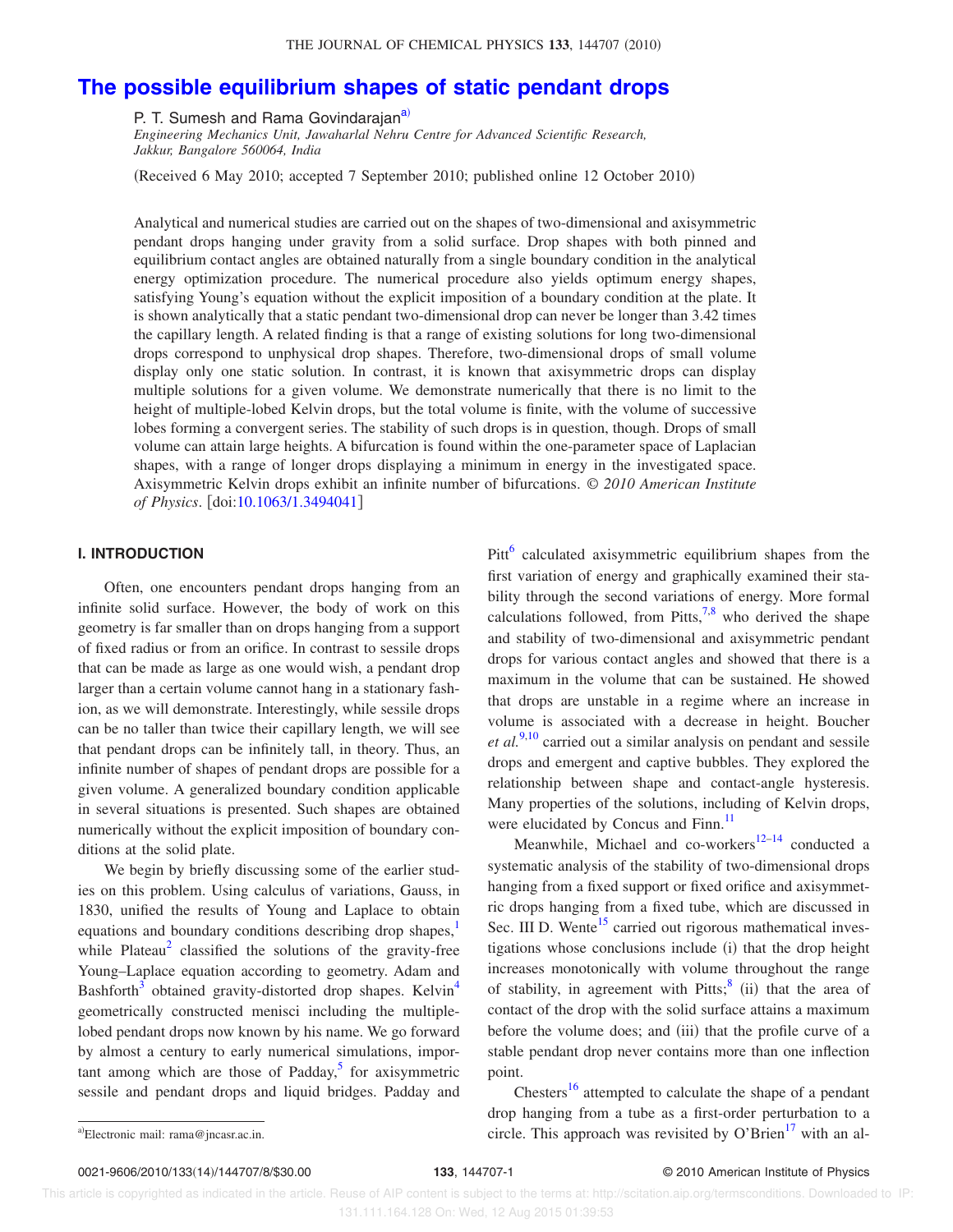

FIG. 1. Definition of coordinate system  $(x, z)$  for two-dimensional and  $(r, z)$ for axisymmetric pendant drops. The perturbed shape is shown by the dashed line.

ternate formulation. Through the introduction of different scaling and boundary layers, the shape of a pendant drop was calculated using matched asymptotic expansions. Later on,  $O'$ Brien<sup>18</sup> extended the theory to pendant drops with multiple necks (Kelvin's drops).

The recent approach of Snoeijer and Andreotti<sup>19</sup> for sessile drops is particularly similar to the present, i.e., posing the problem with free end points. By using a similar approach on pendant drops, we find that these can be much more interesting than sessile. In particular, they can have multiple minimum energy shapes at a given volume. Moreover, they have a different energy landscape, as we shall see. To the best of our knowledge, studies of pendant drops hanging from solid surfaces, which obtain shapes through an energy minimization procedure, all hold a fixed area of contact with the solid. Correct drop shapes are then obtained by additionally imposing Young's relation at the solid surface. In contrast, we fix only one parameter rather than two and allow the second to come out of the solution. We could do this in many ways, e.g., by keeping the volume fixed and allowing the contact area to change or by keeping the contact area fixed and allowing the volume to change. We choose the former since it is natural and many features such as multiple shapes are obtained directly rather than by an exhaustive search. Drop shapes obeying Young's relation emerge naturally in our procedure.

## **II. DROP SHAPES OF MINIMUM AND MAXIMUM ENERGY**

We study both two-dimensional and axisymmetric drops. The shape of a two-dimensional drop, i.e., an infinite cylinder whose cross-section is a drop, is possible to obtain analytically, whereas axisymmetric drops warrant numerical computations. Since the analytical solution is often instructive, we study two-dimensional drops as well, although one may not often encounter them in reality, except as remnants of inverted rivulets and in some small-scale situations.

Consider a liquid drop suspended downward from a horizontal solid surface, subjected to gravity and surface forces. For a given drop volume, we begin by obtaining shapes for which the energy is at an optimum. The solidliquid contact area is not predefined nor is the contact line pinned. As sketched in Fig. 1, the bottom tip of the drop is taken to be the origin of the coordinate system, with the

vertical coordinate *z* increasing upward. The shape of the liquid-gas interface is described by  $x(z)$  or  $r(z)$ , where *x* for a two-dimensional drop is the horizontal distance of the liquidgas interface from the *z*-axis and *r* is the corresponding radial distance for an axisymmetric drop. Following Pitts,  $7.8$  we write

$$
E_0 = \int_0^h \left[ \gamma \sqrt{1 + x_z^2} - \rho g x (h - z) \right] dz + (\gamma_{sl} - \gamma_{sg}) \lambda, \qquad (1)
$$

where the total energy for a two-dimensional drop is  $2E_0$  per unit span. The solid plate is taken to be the base for potential energy. The drop is characterized by its total height *h* and the solid-liquid interface half-length  $\lambda$ . The liquid density is  $\rho$ , while  $\gamma$ ,  $\gamma_{sl}$ , and  $\gamma_{sg}$ , respectively, are the tensions of the liquid-gas, liquid-solid and solid-gas interfaces. We nondimensionalize the above equation by the capillary length *L<sup>c</sup>*  $\equiv \sqrt{\gamma/\rho g}$  as the length scale and  $\gamma L_c$  as the two-dimensional energy scale. The functional  $E_0$  must be extremized subject to the constraint of constant volume *V*.

Here we note one point of departure from earlier works.<sup>7,10</sup> Whereas those studies specified the liquid-gas interfacial contact length  $2\lambda$  to be held constant during the minimization procedure, thus making the contact line pinned in effect, we do not (as we should not for our problem!) impose this additional constraint. In a typical problem of this class, with the end point held fixed, one would need to specify an additional boundary condition at this point. Thus, in order to completely specify the shape, earlier studies imposed the equilibrium angle  $\theta_e$  at the surface, where  $\theta_e$  is given by Young's equation

$$
\gamma_{sl} - \gamma_{sg} + \gamma \cos \theta_e = 0. \tag{2}
$$

On the other hand, with the end point allowed to move, no additional information needs to be supplied,<sup>20</sup> so our approach holds appeal in that the class of solutions of extremum energy that we obtain automatically have Young's contact angle  $\theta_e$ . Also, some additional features of the solution space are revealed as we shall see below.

We consider a perturbed shape  $\hat{x} = x + \epsilon \eta(z)$  where  $\epsilon$  is a small parameter. We prescribe that the bottom tips of the perturbed and the original drops coincide, as seen in Fig. 1. Since the problem involves free end points, let the corresponding changes in the end points be  $[\hat{\lambda} = \lambda + \epsilon \Lambda, \ \hat{h} = h]$  $+ \epsilon H$ . As detailed in the Appendix, a standard energy minimization procedure gives the Euler–Lagrange equation

$$
z - \frac{1}{r_0} = \frac{d}{dz} \left( \frac{x_z}{\sqrt{1 + x_z^2}} \right) \tag{3}
$$

and the boundary condition

$$
\frac{\epsilon \Lambda}{\epsilon H} \left( \cos \theta_s + \frac{\gamma_{sl} - \gamma_{sg}}{\gamma} \right) = 0, \tag{4}
$$

where  $\cot(\theta_s)$  is the slope  $x_z$  at the solid surface.

The Euler–Lagrange equations offer a static drop shape for every  $r_0$ , so we reduce the solution space to a onedimensional space in the Lagrange multiplier, all of which ensure force balance everywhere.<sup>19</sup> Shapes of minimum or maximum energy among static shapes may then be picked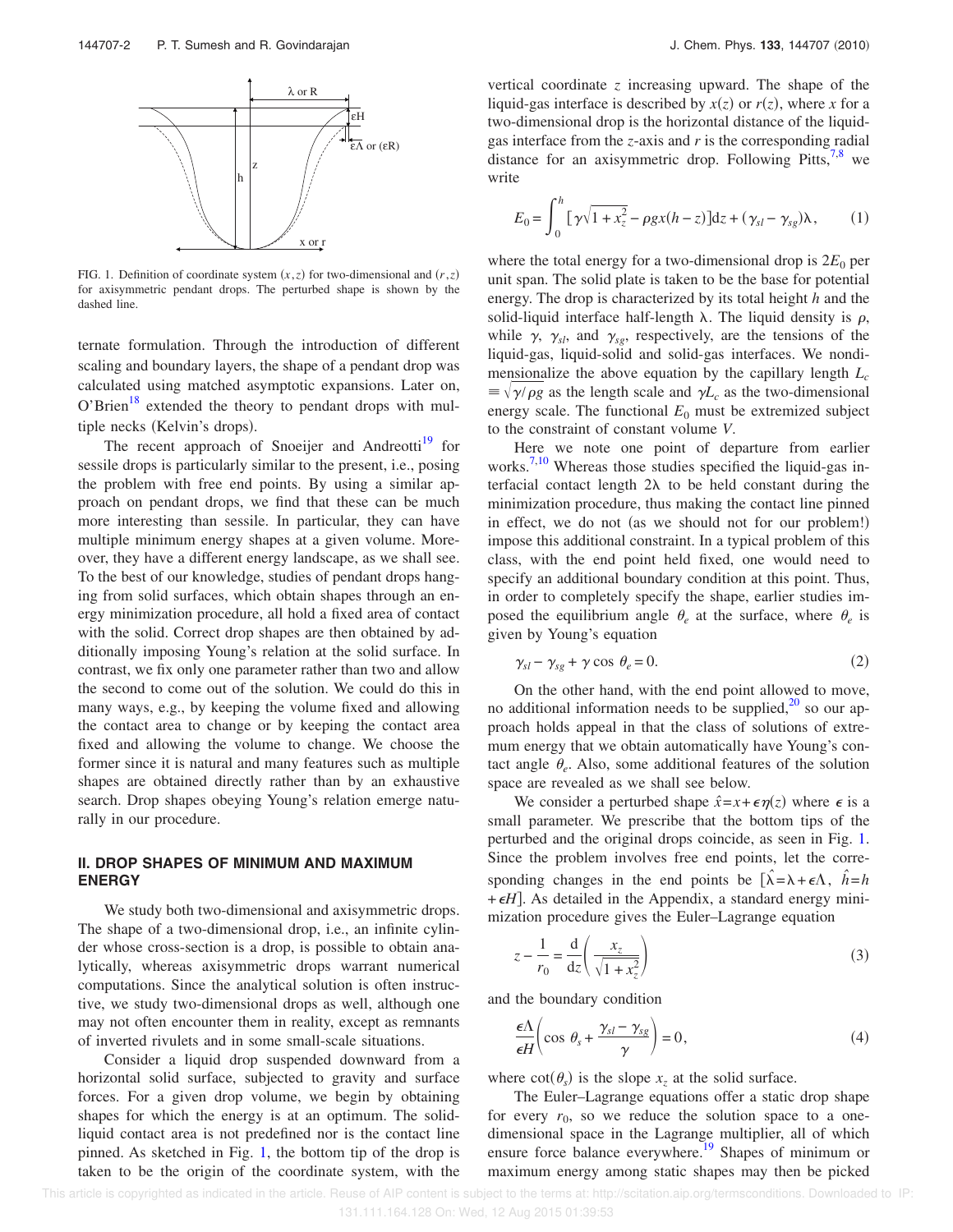from these. This property is exploited in Sec. III A to adopt a numerical approach. This approach is more elegant than looking for minimum energy shapes by making arbitrary perturbations which may not satisfy force balance, such as that of Pitts,' where the curvature at the bottom was not disturbed. Pitts's procedure would result in a minimum energy for any trial shape, but a class of correct shapes was obtained by imposing Young's contact angle at the surface. However, while the present analytical procedure yields correct extremum energy shapes, we resolve the issue of whether the energy of such shapes is at a maximum or a minimum numerically. Care must be exercised in interpreting these results in terms of stability, as discussed later.

The above general boundary condition  $[Eq. (4)]$  offers two possibilities corresponding to actual static drop shapes. (i) If we set the quantity within the brackets to zero, we see that  $\theta_s$  is equal to the equilibrium contact angle  $\theta_e$ , to the automatic satisfaction of Young's Eq.  $(2)$  of local surface tension balance. We refer to these as Y solutions. (ii) If the contact line is pinned due to surface roughness or chemical heterogeneities, then by definition  $\epsilon \Lambda = 0$ , illustrating that drops sitting on nonideal surfaces need not satisfy Young's equation at the contact line. The explanation usually offered for static drops not satisfying Young's equation is that of contact-angle hysteresis. $^{21}$  Wall roughness is particularly simple to imagine as a cause for hysteresis: the fluid at the triple-contact line adjusts its location very slightly to choose a point on the surface where the microscopic angle is  $\theta_e$ , while maintaining the macroscopic angle at a different  $\theta_s$ . Moreover, since the curvature at any height *z* is uniquely determined by  $r_0$ , the perturbed solution cannot cross the original one, i.e.,  $\eta(z)$  cannot change sign in a given shape. This implies that to attain a volume *V*, the perturbed drop must be taller if the perturbation in  $r_0$  is negative and shorter if otherwise, so *H* cannot be zero.

These conclusions are easily extended to axisymmetric pendant drops. The energy functional of an axisymmetric drop with height *h* and liquid-solid contact radius *R*, defined in a coordinate system  $(r, z)$  (Fig. 1), when perturbed to a nearby function  $\hat{r} = r + \epsilon \eta$  with the end point moving to  $[\hat{R}]$  $=R + \epsilon \Omega$ ,  $\hat{h} = h + \epsilon H$ , we obtain the Euler–Lagrange equation describing the shape of drop as

$$
z - \frac{1}{r_0} = \left[ \frac{r_{zz}}{(1 + r_z^2)^{3/2}} - \frac{1}{r(1 + r_z^2)^{1/2}} \right]
$$
(5)

and the end-point condition

$$
\frac{\epsilon \Omega}{\epsilon H} \bigg( \cos \theta_s + \frac{\gamma_{sl} - \gamma_{sg}}{\gamma} \bigg) = 0. \tag{6}
$$

Again we obtain Y and pinned solutions by setting different terms in Eq.  $(6)$  to zero.

We have not yet resolved whether the solutions obtained correspond to maxima or minima in energy. We do this numerically, as discussed in Sec. III, where other features also come to light.



FIG. 2. Volume of extremum energy shapes as a function of height for 2D drops. Curves I–V correspond to Y solutions of different contact angles. Points below AFGH, including the dashed lines of Pitts (Ref. 7), have unphysical drop shapes. Drop shapes shown in the insets correspond to the heights indicated by "a," "c," and "b," all with a volume *V*= 1.75. The shape c sits on the dotted-dashed curve FD discussed in Sec. III D.

## **III. RESULTS AND DISCUSSION**

#### **A. Two-dimensional drops**

Equation (3) may be integrated $^{22}$  to give

$$
\frac{dz}{dx} = \left[ \frac{1}{(1 - (z/r_0) + 0.5z^2)^2} - 1 \right]^{1/2}.
$$
 (7)

The shape for each  $r_0$  is obtained by numerically integrating Eq. (7) by a fourth order Runge–Kutta method and placing the solid surface at the height *h* where the volume *V* is attained. Here, the entire space of shapes has been reduced to a one-parameter space in  $r_0$  since we know that any twodimensional or axisymmetric shape outside this family cannot satisfy force balance which is a necessary condition for an energy minimum. The liquid-gas and liquid-solid interfacial areas and the center of mass of the shape were determined and used to calculate the surface energy and potential energy, respectively. The total energy is then obtained as a function of the shape factor  $r_0^2$  and a line search is employed to obtain the minimum energy solutions along  $r_0$  for each given volume. These solutions are shown in Fig. 2 in a height-volume space. Note that the shape of a drop is independent of interfacial tensions, but its energy depends on their combination, appearing through  $\theta_e$ . As in the analytical calculations, the boundary conditions were never enforced, but they emerged naturally during the minimization procedure.

In Fig. 2, curves I–V show present extremum energy solutions whose contact angle  $\theta_s$  turns out to be equal to  $\theta_e$ , and which therefore belong to the Y branch. These lines agree very well with those obtained by  $Pitts<sup>7</sup>$  by imposing Young's contact angle at the solid surface, except that Pitts obtained two solutions for every volume, while the present solutions terminate at the curve AFGH. Any point below this curve corresponds to unphysical shapes which cross themselves, so we find that at low volumes only one solution exists. Note that for contact angles close to 90°, the unphysical solutions (dashed lines) extend over a significant region. The curve AF corresponds to limiting shapes where the drop crosses itself at the solid surface, i.e., the contact area  $\lambda$  is zero, whereas drops on the curve FGH attain a zero width at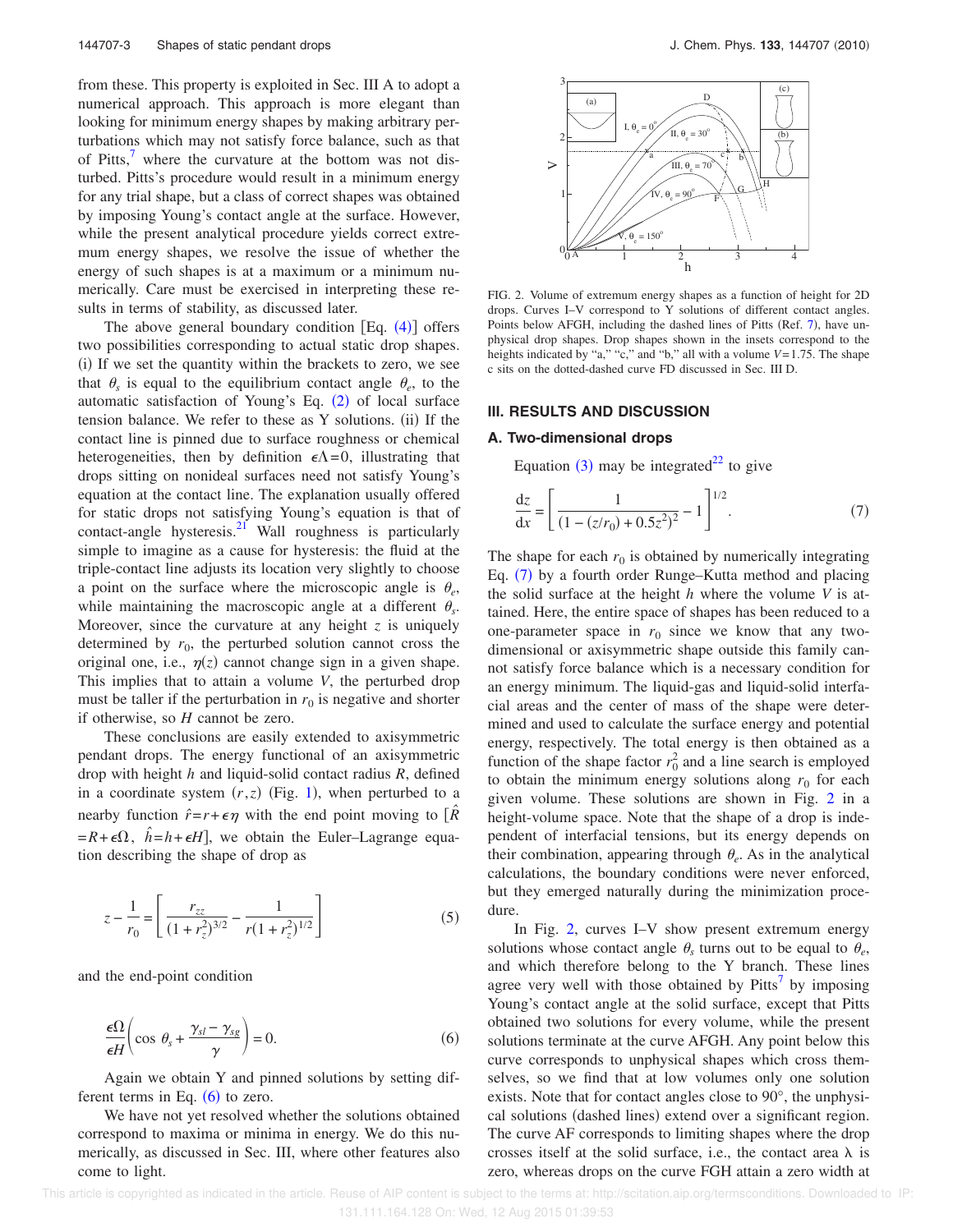

FIG. 3. Volume vs height for extremum energy axisymmetric pendant drops of the Y class obtained during the numerical minimization of energy along with other solutions. Note that the condition  $\theta_s = \theta_e$  was not explicitly imposed.

some  $z \neq h$ . We thus conclude that all possible physical twodimensional drop shapes are contained within the closed region AFGHD0A.

#### **B. Axisymmetric pendant drops**

Following Boucher, Eq.  $(5)$  is converted into three coupled first-order equations with  $\theta$ , r, and *z* as parameters dependent on *s*, the arc length from the origin,

$$
\frac{d\theta}{ds} = \frac{1}{r_0} - z - \frac{\sin \theta}{r},\tag{8}
$$

where  $dr/ds = \cos \theta$  and  $dz/ds = \sin \theta$ . This approach avoids zero and infinite slopes in the computation.

The same numerical procedure as for two-dimensional drops was adopted here too. Similar conclusions are arrived at, with the important difference that many shapes are possible for a given volume. In fact, in some range of volumes, one can have an infinite number of possible shapes displaying minimum energy. This is because the azimuthal curvature is now finite, ensuring that the drop never intersects itself. The *V*−*h* profile of the shortest few of these drops is shown in Fig. 3. The first *Y* limb and a part of the second at low  $\theta_e$ were already obtained by Pitts,<sup>8</sup> but again by pinning *R* and imposing  $\theta_e$ .

Unlike in the two-dimensional case, at higher  $\theta_e$ , one may have closed curves in the height-volume space; two examples are seen in Fig. 3. A very large number of such closed curves are possible (not shown). These are remarkable because they represent another basic difference between possible shapes for two-dimensional and axisymmetric drops: axisymmetric drops of small volume can be very long. The second curvature also provides the facility for the longitudinal curvature to be nonmonotonic, so many-lobed, or Kelvin, drops are possible. Of course these shapes may or may not be stable.

## **C. Height of pendant drops**

We show analytically that two-dimensional drops can never be taller than 3.42 times the capillary length. We then show numerically that the height of an axisymmetric drop has no limit, but its volume is always finite.

For two-dimensional drops, Eq.  $(7)$  can be written as



FIG. 4. Solutions of Eq.  $(3)$  for various values of  $r_0$  for two-dimensional drops. Once an  $r_0$  is fixed, the only possible shapes for any volume are dictated by the curves on the left. Thus, to obtain a shape for a given volume, one merely draws a horizontal cut on the curve to enclose the desired volume. Shown on the right is a typical Kelvin drop, solution of Eq.  $(5)$ .

$$
z = \frac{1}{r_0} + \left[\frac{1}{r_0^2} - 4\sin^2\left(\frac{\theta_s}{2}\right)\right]^{1/2} \tag{9}
$$

so the maximum height  $h_{\text{max}} = 2/r_0$  occurs when  $\theta_s = 0$ . On examining Eq.  $(7)$  by putting the numerator and denominator to zero separately to obtain the locations of zero and infinite slopes for  $z_x$ , one can deduce that (Fig. 4) (i) when  $0 \le r_0$  $\leq$  0.5, moving upward in *z*,  $\theta$  will go through  $\pi$ /2 followed by a zero, without a neck, (see  $r_0^2 = 0.24$  in Fig. 4); (ii) when  $0.5 \le r_0 \le \sqrt{0.5}$  between two points where  $\theta = \pi/2$ , a saddle point will exist. These are followed by  $\theta = 0$ , so a neck is seen, (see  $r_0^2 = 0.36$  in Fig. 4); and (iii) when  $\sqrt{0.5} \le r_0$ , the drop reaches zero slope with out going through any infinite slope. (see  $r_0^2 = 0.55$  in Fig. 4). For all cases,  $z_x$  has zeros at  $z=0$  and  $z=2/r_0^2$ . In case of (i),  $z_x$  has additional zeros at *z*  $=(1 \pm \sqrt{1-4r_0^2})/r_0$  and no drop can be taller than the lesser of these, which restricts the drop to  $h \leq 2$ . Hence arbitrarily small  $r_0$  does not suggest arbitrarily tall drops. Also, selfcrossing drops are not real solutions and should be excluded from consideration, which has often been overlooked.<sup>7,14</sup> In cases (ii) and (iii), a zero would occur at  $z \le 8$ , but the selfcrossing condition occurs at a lower height, as seen below. Equation  $(3)$  may be integrated<sup>7</sup> to give

$$
x = \mp \frac{1}{r_0} [(2r_0^2 - 1)u + E(u|4r_0^2)], \qquad (10)
$$

where  $u = F\left(\frac{\theta}{2} \middle| 4r_0^2 \right)$  and *F* and *E* denote, respectively, elliptic integrals of the first and second kind. The tallest drop is one which barely grazes itself, i.e., achieves  $x=0$  with  $\theta=\pi/2$  at  $x=0$ . Equation (10) can be solved to yield  $r_0^2 = 0.3419$  for such a drop, so  $h_{\text{max}} = 2/r_0 = 3.420$  is the maximum height possible for a two-dimensional drop. This value matches very well with the numerical height at point H in Fig. 2. The calculations were repeated for various  $\theta_s$  using MATH-EMATICA to generate the curve FGH in Fig. 2.

A typical shape of a Kelvin drop in also shown in Fig. 4 and possible solutions up to some height for Kelvin drops of  $\theta_e$ =30° are shown in Fig. 5. A larger *h* corresponds to a smaller  $r_0$ , enabling the drop to sustain larger hydrostatic pressures. At every neck,  $\theta = 90^{\circ}$ , so at the *j*th neck, Eq. (5) yields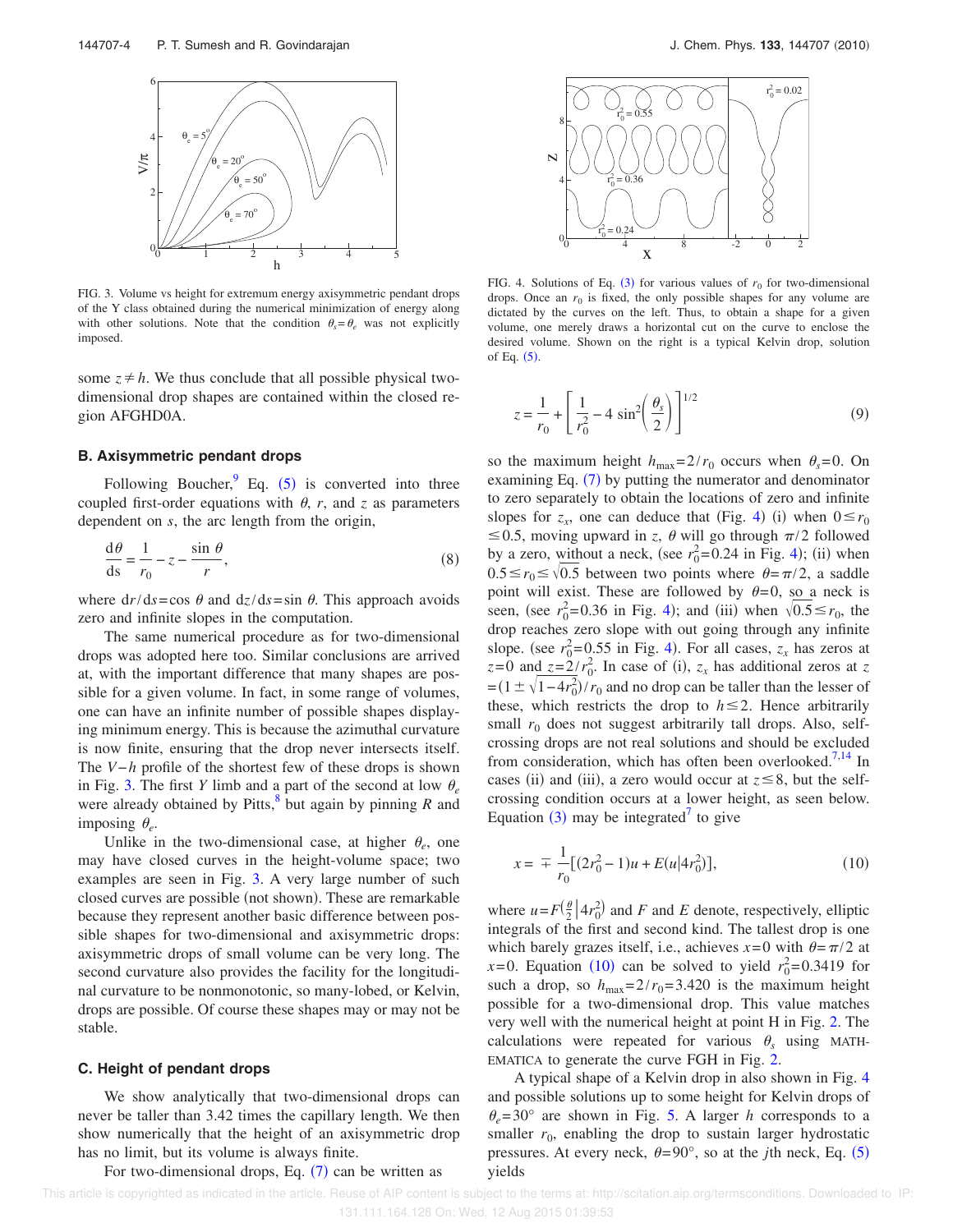

FIG. 5. Kelvin's drop solutions for  $\theta_e = 30^\circ$  illustrating the existence of multiple configurations for certain volumes.

$$
r_{nj}(1 - r_0 z_{nj}) = r_0.
$$
\n(11)

Here, the suffix "*n*" denotes the neck. This shows that each bulge is uniquely determined by  $r_0$  and *j*, i.e., there is no similarity solution relating consecutive bulges. O'Brien<sup>18</sup> calculated the first few bulges through asymptotic matching.

While it is evident that the volume tends to converge at about  $2.5\pi$ , Fig. 5 does not make it clear whether the height is converging as well. Figure 6 shows the variation of  $h_h$  and  $h_l$  (heights at the highs and lows in volume, respectively) with the index *j* of the Y cycle. Both grow as  $j^{1/2}$ , so there is no limit on the height of an axisymmetric drop, although the ratios of consecutive heights  $h_{h(j+1)}/h_{hj}$  and  $h_{l(j+1)}/h_{lj}$  tend toward unity. On comparing drops with *j* bulges and one with  $j+1$ , we see that the contribution to the height of each consecutive bulge is  $j^{-1/2}$ . The radius of each consecutive bulge also goes down roughly on this scale, so the volume of each additional lobe is  $\sim j^{-3/2}$ . The total volume of the drop is thus given by a convergent series, ensuring that it is finite.

#### **D. Stability and minimum contact area shapes**

As detailed in the introduction, the stability analysis of two-dimensional drops has been carried out by various authors.  $8,12$  The region to the left of the volume maxima in Fig. 2 is found to correspond to energy minima, whereas it is believed that the region to the right of the volume maxima consists of shapes unstable to two-dimensional perturbations. The line joining the maxima in the *V*−*h* plane, shown in Fig.



FIG. 6. Heights of Kelvin drops corresponding to highs and lows in volume as a function of the index of the Y cycle. Symbols correspond to drop shapes, while the solid lines are best fits  $h_h$ = 3.2*j*<sup>0.508</sup> and  $h_l$ = 3.3*j*<sup>0.497</sup> The ratio of successive heights on the secondary *y*-axis is seen to asymptotically approach unity.



FIG. 7. Possible energy minimum solutions for a two-dimensional drop; the curves' labels are the same as in Fig. 2. The shaded area between the maxima in volume and the MCA is excluded since it consists of energy maxima. Energy minimum solutions for  $\theta_e$ =30 and 70° are indicated by symbols.

7 by DBJ, is thus a locus of bifurcation points separating stable and unstable solutions. This, however, as we show below, is not the only bifurcation possible.

Before that, a word of caution about the present procedure is in order. Our analytical procedure ensures that the possible shapes we have obtained are all of optimum energy. About the stability of these optimum energy shapes, however, we can only obtain a partial answer from our numerical procedure. This is because, for a given  $\theta_e$ , we restrict our investigations to a one-dimensional space of all possible Laplacian shapes. When we obtain a maximum in the energy, we can be sure that the shape is unstable. However, a minimum in energy does not ensure stability, since there is a possibility of non-Laplacian shapes of lower energy, i.e., the shape could be dynamically unstable. Second, the drops may be unstable to nonsymmetric perturbations. Michael *et al.*<sup>12</sup> showed that two-dimensional drops hanging from a fixed support could be unstable to three-dimensional perturbations. Such a study needs to be conducted for drops hanging from an infinite solid plate.

#### **1. Two-dimensional shapes**

Although Pitts mentioned that some range of longer drops appeared stable, he felt that the result was false due to the very restrictive assumptions he made about the nature of the perturbations. Without his assumptions we obtain a regime of energy minima among long drops. Consider curve III, for example, in Fig. 7. A computation of the energies shows that the left limb AB consists of energy minima, in accordance with accepted wisdom. However, only a portion of BEG, namely, BE, contains energy maxima, whereas the leg EG consists again of energy minima. At any other contact angle as well, the picture is similar, with unstable static shapes to the right of the maximum volume solution, up to the curve FECD, to the right of which we again obtain energy minima. The curve FECD thus describes another locus of bifurcation points. This curve also corresponds to shapes with a minimum in contact area (MCA) subtended at the solid surface. In other words, if we consider all shapes along a horizontal line in Fig. 7, i.e., all shapes of a given volume, the shape with the smallest  $\lambda$  will occur at the intersection of the horizontal line with the curve FECD. This can be seen

 This article is copyrighted as indicated in the article. Reuse of AIP content is subject to the terms at: http://scitation.aip.org/termsconditions. Downloaded to IP: 131.111.164.128 On: Wed, 12 Aug 2015 01:39:53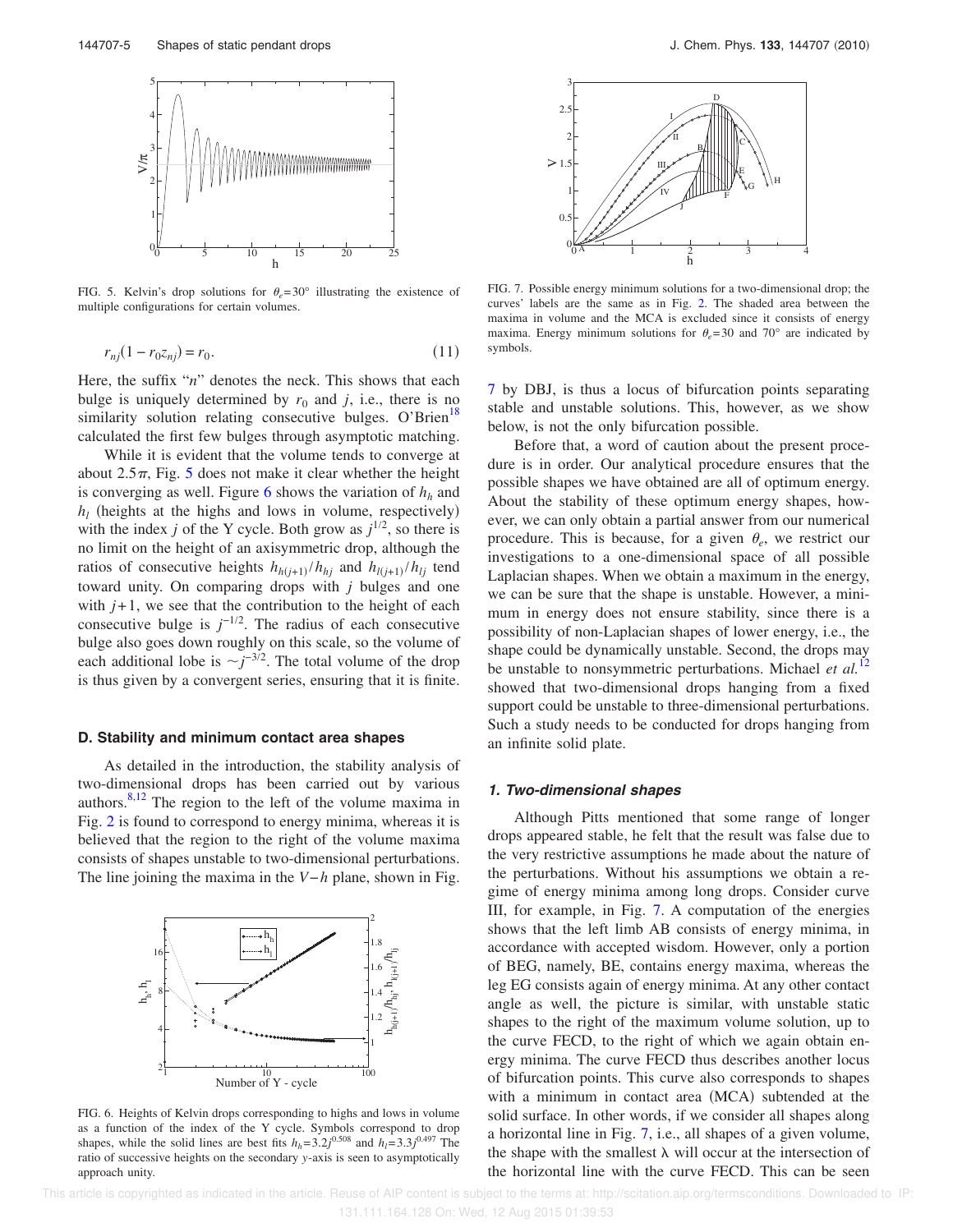

FIG. 8. Typical shapes of axisymmetric drops. (a)  $V=2\pi$ ,  $\theta_e=50^\circ$ , (b)  $V=3\pi$ ,  $\theta_e=50^\circ$ , (e)  $V=3.5\pi$ ,  $\theta_e=30^\circ$ , and (f)  $V=4.5\pi$ . Shapes subtending a minimum in contact area are shown in (c)  $V=3\pi$ ,  $\theta_e=45.2^\circ$ , (d)  $V=3.5\pi$ ,  $\theta_e=39.1^\circ$ , (g)  $V=4.5\pi$ ,  $\theta_e=26.8^\circ$ , and (h)  $V=5\pi$ ,  $\theta_e$  $= 20.7^{\circ}$ .

visually in the drop shapes for  $V=1.75$  shown in Fig. 2. We may thus summarize by dividing the energy landscape into four sections for a given Young contact angle. (i) The region to the left of the maximum in the *V*−*h* plot, i.e., height increases with increasing volume, corresponds to minimum energy shapes. (ii) Shapes in the region lying between the maximum in the *V*−*h* plane and the MCA shape on FECD, i.e., the shaded region in Fig. 7 correspond to energy maxima. Here the height decreases with increasing volume and so does the contact area at the solid surface. (iii) The region contained within FECDHGF again consists of energy minimum shapes. In this region, the height decreases with increasing volume, but the contact area with the solid increases. The stability of these shapes to dynamics perturbations needs to be investigated. (iv) The region below AFGH consists of unphysical shapes.

#### **2. Axisymmetric shapes**

Typical shapes for axisymmetric drops are illustrated in Fig. 8. The repeating pattern of limbs (Figs.  $3$  and  $5$ ) suggests the existence of more than one set of bifurcations. In fact, each pair of limbs is associated with a minimum contact area locus, which also bifurcates the neighborhood as before; this is confirmed in Fig. 9. Since we find regions of static



FIG. 9. Energy landscape in height-volume space for  $\theta_e = 45^\circ$ . Deep red corresponds to hills (energy maxima) and deep blue to valleys (minima). The neighborhood of the bifurcation point is enlarged in the inset showing an exchange of stabilities. For ease of visualization, the energy in the inset is normalized between 0 and 1 for each volume.

stability at all Y indices, it is intriguing why we do not see Kelvin's drops in nature. Apart from dynamic instability, since the energy wells are progressively shallower for increasing index, nonlinearities can become important. Thus the presence of extraneous forces, even if small, could play spoilsport, especially at the extremely narrow neck regions. Three-dimensional drops offer an additional possibility of nonaxisymmetric shapes arising from the extra degree of freedom to choose two different radii of curvature at the origin. However, we, following the literature,  $6,8$  make the hypothesis that the symmetry of the problem should be reflected in the solutions as well and that nonaxisymmetric shapes are less likely minimum energy candidates. Detailed studies on stability to nonaxisymmetric perturbations are perhaps warranted now to prove this point and an ongoing effort is directed at these. Such studies have so far been restricted to pinned/fixed contact area pendant drops.<sup>14</sup> For example, Michael *et al.*<sup>13</sup> showed that ahead of the maximum in volume, axisymmetric drops hanging from a tube are stable to axisymmetric and nonaxisymmetric perturbations below a contact radius of 3.219. We expect that drops hanging from an infinite solid plate, being able to take up the most favorable contact area, are likely to be more stable to nonaxisymmetric perturbations.

### **3. A word of caution**

We notice that Eq. (4) can also be satisfied if  $\epsilon \Lambda = 0$ , i.e., if we restrict ourselves to a special class of perturbations which contain no terms of  $O(\epsilon)$  in  $\lambda$ , i.e., when  $\lambda$  is at an extremum. Since one can always create a perturbation that contains terms of this order, the minimum energy shapes thus obtained would be spurious. In fact, the entire MCA curve FECD would correspond to spurious energy extremum shapes for any surface tension because by definition, MCA has a minimum area and no terms of  $O(\epsilon)$  exists in  $\lambda$ .

A final word on pinned solutions. Equation  $(1)$  is of the form  $\int I dz + a \times b = 0$ , where the integrand *I* and the product, given by Eq. (4), have to each vanish. Looking for a pinned solution with a particular  $\lambda$  will give us only the condition on *I*, leading to a contact angle usually different from  $\theta_e$ . Several authors<sup>7,9</sup> have in effect arrived at these shapes and, by imposing  $b = 0$  by hand, obtained the Y solutions. However, we do not have any externally imposed conditions and recover all these solutions. Also, pinned solutions are the result of macroscopic energy minimization where the only relevant length scale is the capillary length. At smaller length scales, intermolecular interactions manifest themselves in various ways at the contact line and a generalized Young's equation may be adopted. $23,24$ 

## **IV. SUMMARY**

A general energy minimization procedure is adopted for studying static shapes of two-dimensional and axisymmetric pendant drops supported by a solid wall. From this, drops with both (i) pinned contact lines and (ii) equilibrium contact-angle solutions emerge naturally as the only possible optimum energy solutions. Though sessile drops have been analyzed for variable contact area, $19$  the present approach is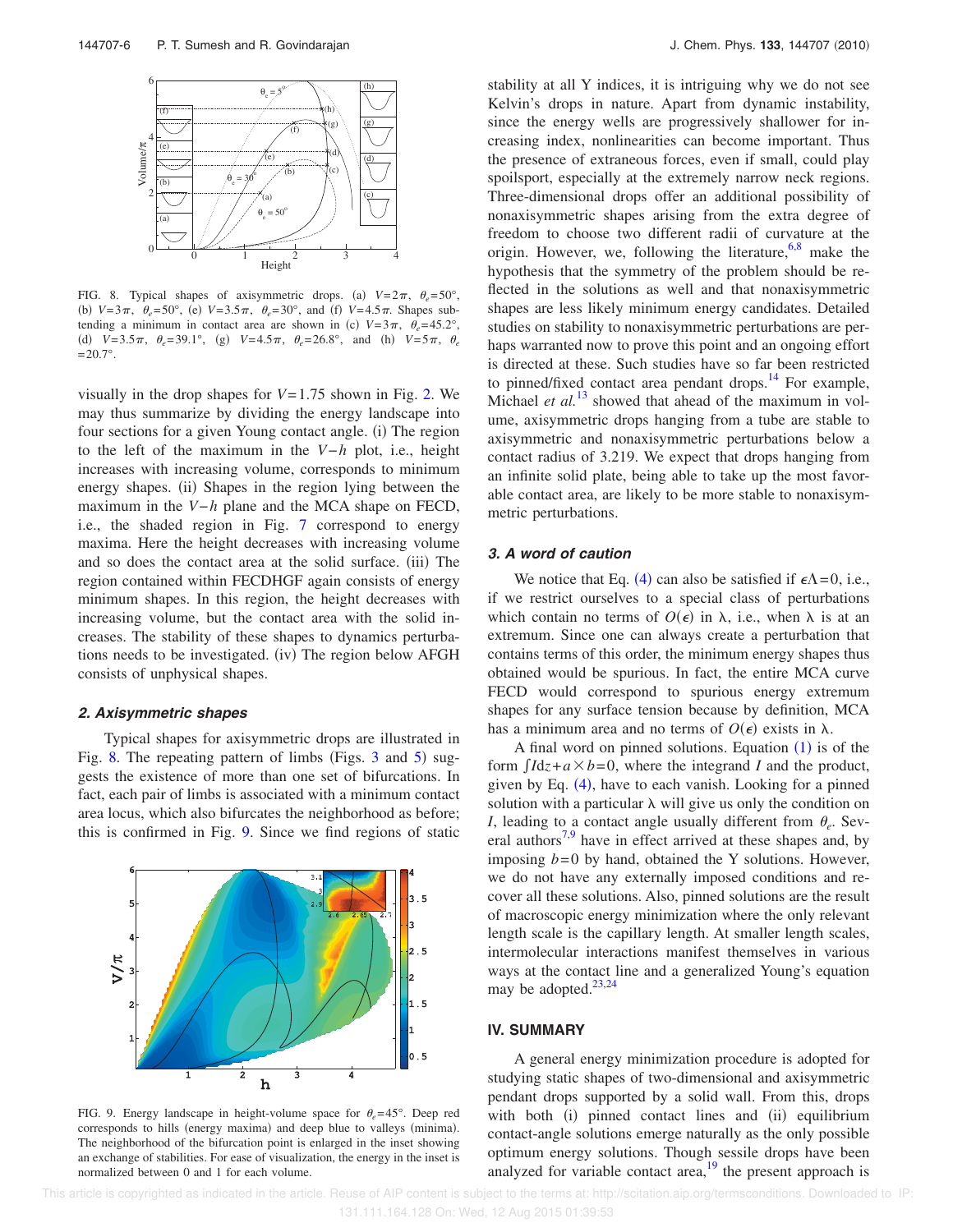the only one to our knowledge which is valid for pendant drops hanging from a surface on which they can choose the minimum energy. Not only do the possible solutions appear spontaneously and reveal various features of the solution space, the approach can be extended toward analytical solutions for patterned surfaces.

A range of solutions of long drops obtained by earlier workers is shown to consist of unphysical shapes, so at small volumes, a two-dimensional drop has a unique static shape. This is confirmed analytically by showing that the maximum height achievable by a static two-dimensional drop is 3.42*L<sup>c</sup>* . It is obtained numerically that axisymmetric drops, on the other hand, can be infinitely long, but their volume must remain finite. While a two-dimensional drop can have, at most, two static solutions of a given volume, an axisymmetric drop can adopt infinitely many shapes. A range of longer two-dimensional drops is found to be of minimum energy in a one-dimensional space of Lagrange multipliers and stable to two-dimensional perturbations. In this range, for a given contact angle, the drop height decreases with increasing volume, while the contact area with the solid surface increases. There is thus an additional bifurcation curve between unstable and stable solutions, corresponding to minimum contact area shapes. In axisymmetric drops, over a small range of volume, repeated sets of left and right Y limbs are possible, with repeating regions of minimum and maximum energy separated by bifurcation curves. The dynamics of these drops when subjected to forces, as well as their stability to three-dimensional perturbations, are being studied.

## **ACKNOWLEDGMENTS**

We are very grateful to Professor B. Andreotti and Professor Rajaram Nityananda for a critical reading of the manuscript and very insightful comments.

#### **APPENDIX: ENERGY MINIMIZATION**

The extremization of a functional with variable end points is conducted in the standard manner prescribed, for example, by Brunt. $^{20}$  We give here the essential steps toward obtaining Eqs.  $(3)$ – $(6)$ .

The functional  $E_0$  must be extremized subject to the constraint of constant volume *V*, i.e., the first variation of

$$
E_0 = \int_{z=0}^{z=h} G(z, x, x_z) dz + \chi V
$$
 (A1)

with respect to  $x(z)$  must be zero. Here  $V = \int_0^h x dz$  is referred to as volume, as per convention.  $\chi$  is the Lagrange multiplier,  $x<sub>z</sub>$  denotes  $dx/dz$ , and

$$
G \equiv \sqrt{1 + x_z^2} + \frac{\gamma_{sl} - \gamma_{sg}}{\gamma} x_z + xz - V - \chi x. \tag{A2}
$$

We consider a perturbed shape  $\hat{x} = x + \epsilon \eta(z)$ , where  $\epsilon$  is a small parameter. We prescribe that the bottom tips of the perturbed and the original drops coincide, as seen in Fig. 1. Let the corresponding changes in the end points be  $[\hat{\lambda} = \lambda + \epsilon \Lambda, \ \hat{h} = h + \epsilon H].$ 

#### The energy minimization functional defined as

$$
E(\hat{x}) - E(x) = \int_0^{h+\epsilon H} G(z, \hat{x}, \hat{x}_z) dz - \int_0^h G(z, x, x_z) dz.
$$

After a few mathematical manipulations, we get

$$
E_0(\hat{x}) - E_0(x) = \epsilon \left\{ \int_0^h \eta \left[ \frac{\partial G}{\partial x} - \frac{d}{dz} \left( \frac{\partial G}{\partial x_z} \right) \right] dz + \left[ \Lambda \frac{\partial G}{\partial x_z} + H \left( G - x_z \frac{\partial G}{\partial x_z} \right) \right] \Big|_{z=h} \right\}.
$$
 (A3)

For the functional  $E_0$  to be stationary at  $x(z)$ , terms of  $O(\epsilon)$  should add to zero in the above expression. The perturbation  $\eta(z)$  can be chosen arbitrarily, which demands that the integrand be zero. This gives the Euler-Lagrange Eq.  $(3)$ . A hydrostatic force balance indicates that  $\chi = 1/r_0$ , where  $r_0$  is the radius of curvature at the origin, assigning a physical meaning to the Lagrange's multiplier. Defining cot  $\theta = x_z$ , Eq.  $(3)$  can be written as

$$
z = \left(\frac{1}{r_0} - \cos\theta \frac{d\theta}{dx}\right). \tag{A4}
$$

To satisfy Eq.  $(A3)$ , in addition to the force balance, we must have

$$
\left[ \left( \frac{\epsilon \Lambda}{\epsilon H} - x_z \right) \frac{\partial G}{\partial x_z} + G \right] \Big|_{z=h} = 0, \tag{A5}
$$

assuming  $\epsilon H \neq 0$ .

Noting that the volume may be expressed as<sup>7</sup>

$$
V = h\lambda - \frac{\lambda}{r_0} + \sin \theta_s, \tag{A6}
$$

where  $\cot(\theta_s)$  is the slope  $x_z$  at the solid surface, we get Eq. (4) as the boundary condition.

For axisymmetric pendant drops, the energy functional (Fig. 1), will have the same form as in Eq.  $(A1)$  but with

$$
G \equiv 2\pi r \left[ \sqrt{1 + r_z^2} + \frac{\gamma_{sl} - \gamma_{sg}}{\gamma} r_z \right] + \pi r^2 \left[ z - \frac{1}{r_0} \right] - V. \tag{A7}
$$

The appropriate value of the Lagrange multiplier has been used. In this case, volume may be determined as

$$
V = \pi R^2 h - \pi R \left[ \frac{R}{r_0} - 2 \sin \theta_s \right].
$$
 (A8)

As before, Eqs.  $(5)$  and  $(6)$  can be recovered.

- 2 J. A. F. Plateau, *Statique Experimentale et Theorique des Liquides Sou*mis aux Seules Forces Molculaires (Gauthier-Villars, Paris, 1873).
- 3 J. C. Adams and F. Bashforth, *An Attempt to Test the Theories of Capillary Action by Comparing the Theoretical and Measured Forms of Drops* of Fluid (Cambridge University Press, Cambridge, 1883).
- <sup>4</sup>W. Thomson (Lord Kelvin), Nature (London) 34, 290 (1886).
- <sup>5</sup> J. F. Padday, *Philos. Trans. R. Soc. London* 269, 265 (1971).
- 6 J. F. Padday and A. R. Pitt, Philos. Trans. R. Soc. London **275**, 489  $(1973).$
- <sup>7</sup>E. Pitts, J. Fluid Mech. **59**, 753 (1973).
- <sup>8</sup> E. Pitts, J. Fluid Mech. **63**, 487 (1974).
- 9 E. A. Boucher and M. J. B. Evans, Proc. R. Soc. London, Ser. A **346**, 349  $(1975).$

<sup>&</sup>lt;sup>1</sup> R. Finn, Not. Am. Math. Soc. 46, 770 (1999).